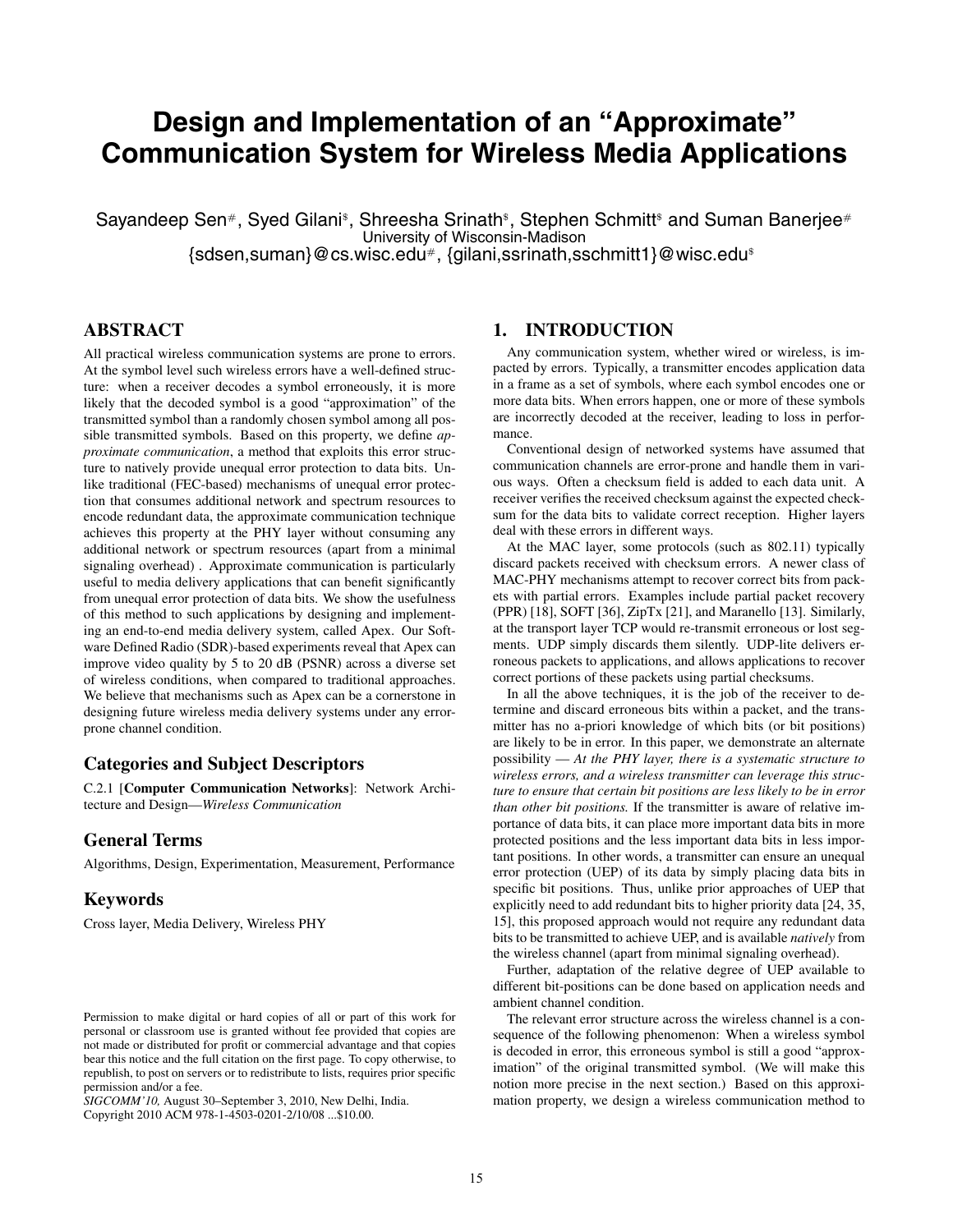provide UEP that we call, *approximate communication.* Approximate communication can provide significant performance gains to all applications in which different data bits have different levels of priority, e.g., the I-, P-, and B-frame structure in MPEG-4-AVC [3] encoded video. In particular, we design and implement a specific approximate communication system called Apex (an Approximate communication system for media exchange) that combines knowledge of relative bit priorities of the application with the structure of wireless errors and client feedback on channel conditions to achieve improved performance for media applications.

Apex requires a few, albeit marginal, modifications to the radio transmit-receive paths. These modifications include a few additional buffers, multiplexers, and a little amount of additional addressing logic. The latencies due to such additional data processing is negligible. Through detailed experiments on the WARP SDR platform [6] under various interference and multi-path scenarios, we demonstrate how Apex can improve the quality of video delivered over a wireless link, using a mechanism that is complementary to existing approaches.

**Key contributions:** We summarize the above discussion by identifying the main contributions of our work:

*• Apex, an approximate communication system to improve applications:* We show that wireless errors have a well-defined structure at the PHY layer. This structure allows the wireless PHY layer to natively provide UEP to data bits, which form the foundation of approximate communication.

Further, we show that by suitably adapting system parameters, based on current channel conditions and application requirements Apex significantly improves performance of applications that prioritize different data bits differently.

- *• Design of modifications to transmit-receive paths of an 802.11 radio to support approximate communication in Apex:* Apex requires minor modifications to the transmit-receive paths of a wireless radio. We describe how the transmit-receive chains of present day 802.11 hardware should be modified to implement approximate communication. We demonstrate such modifications can co-exist with other complementary mechanisms implemented in the lower layers, such as a scrambler system, convolution coding, data interleaving, data modulation, and PHY transmission rate selection.
- *• Implementation of the Apex-based video delivery system:* We demonstrate that Apex can be practically implemented by building a prototype system using the WARP Software Defined Radio (SDR) hardware and running H.264 video streams through them over the air.
- *• Experimentation over range of scenarios:* We show that Apex can, indeed, provide significant performance gains for media applications over a range of wireless communication scenarios. In different experiments, we varied the transmit power levels, the position of nodes, and the degree of external interference to demonstrate the robustness of our schemes. Over various experiment scenarios, it provided a video quality improvement of 5-20 dB(measured in terms of PSNR).

The fact that wireless symbol errors of popular modulation schemes have a specific error structure has both been analytically studied by researchers [23, 2, 38, 8] and experimentally demonstrated [30]. However, many popular wireless communication standards, e.g., IEEE 802.11, consider such a structure to be a nuisance. In fact, standards such as IEEE 802.11 typically employ a set of randomization and data protection mechanisms, (convolution coding, data



**Figure 1: High level overview of wireless communication. (Some MAC layer operations, e.g., coding, scrambling, and interleaving are not shown.)**

scrambling, and data interleaving) to ensure that all application bits are equally likely to be in error. These data randomization mechanisms have a number of other advantages. Hence, their wide adoption and specific placement in the protocol stack ensured that opportunities of natively providing UEP on the wireless channel was lost.

In this work we explain how the wireless symbol error structure can be leveraged to implement UEP in approximate communication (Sections 2 ), how it can be practically implemented in Apex (Section 3) to co-exist with the popular data randomization and protection techniques (convolution coding, data scrambling, and data interleaving) and how relevant parameters like modulation scheme and constellation mappings can be dynamically adapted (Section 3) to improve the quality of media delivered.

We believe that approximate communication can offer a useful design alternative for wireless media delivery systems and facilitate greater interaction between characteristics observable at the PHY layer and expectations of the applications.

# **2. INTUITION AND APPROACH FOR AP-PROXIMATE COMMUNICATION**

Figure 1 shows a high level (and somewhat simplified) schematic of data transfer across a wireless link as it happens for common technologies today. Let us assume that the content is encoded into a data bit sequence using a popular format, e.g., MPEG-4 [3]. After packetization, the transmitter of the wireless link maps these bits into symbols for transmission across the wireless channel. In our example, each symbol represents a set of three data bits. The receiver attempts to infer the transmitted symbols, but sometimes makes decoding errors. Hence, when the received symbols are mapped back into a bit sequence, bit errors might result (erroneous bits and symbols are shaded). An important thing to note is that when a symbol error occurs, not all its constituent bits are actually in error. Symbol errors in common wireless technologies, e.g., those based on the popular I/Q modulation schemes, have a very well defined structure. When a receiver decodes a symbol erroneously, it is more likely that the decoded symbol is a good "approximation" of the transmitted symbol, than a randomly chosen symbol among all possible symbols. In this section, we explain this phenomenon through an example based on Quadrature Amplitude Modulation  $(QAM)^1$ .

In QAM, data elements are encoded into amplitude values of two sinusoidal waves that are 90 degrees out-of-phase with each other. A QAM modulation scheme is usually represented by a I/Q constellation diagram, as shown in Figure 2. Each constellation point (or symbol) is mapped to the amplitude of the in-phased and the quadrature-phased signals, and corresponds to a certain bit sequence to be transmitted. In a 256-QAM scheme (shown in Fig-

<sup>&</sup>lt;sup>1</sup>Some of the different mechanisms manipulated in the paper might appear similar in meaning. Hence, for the sake of clarity, we define the use of our terms and their meaning in Table 1.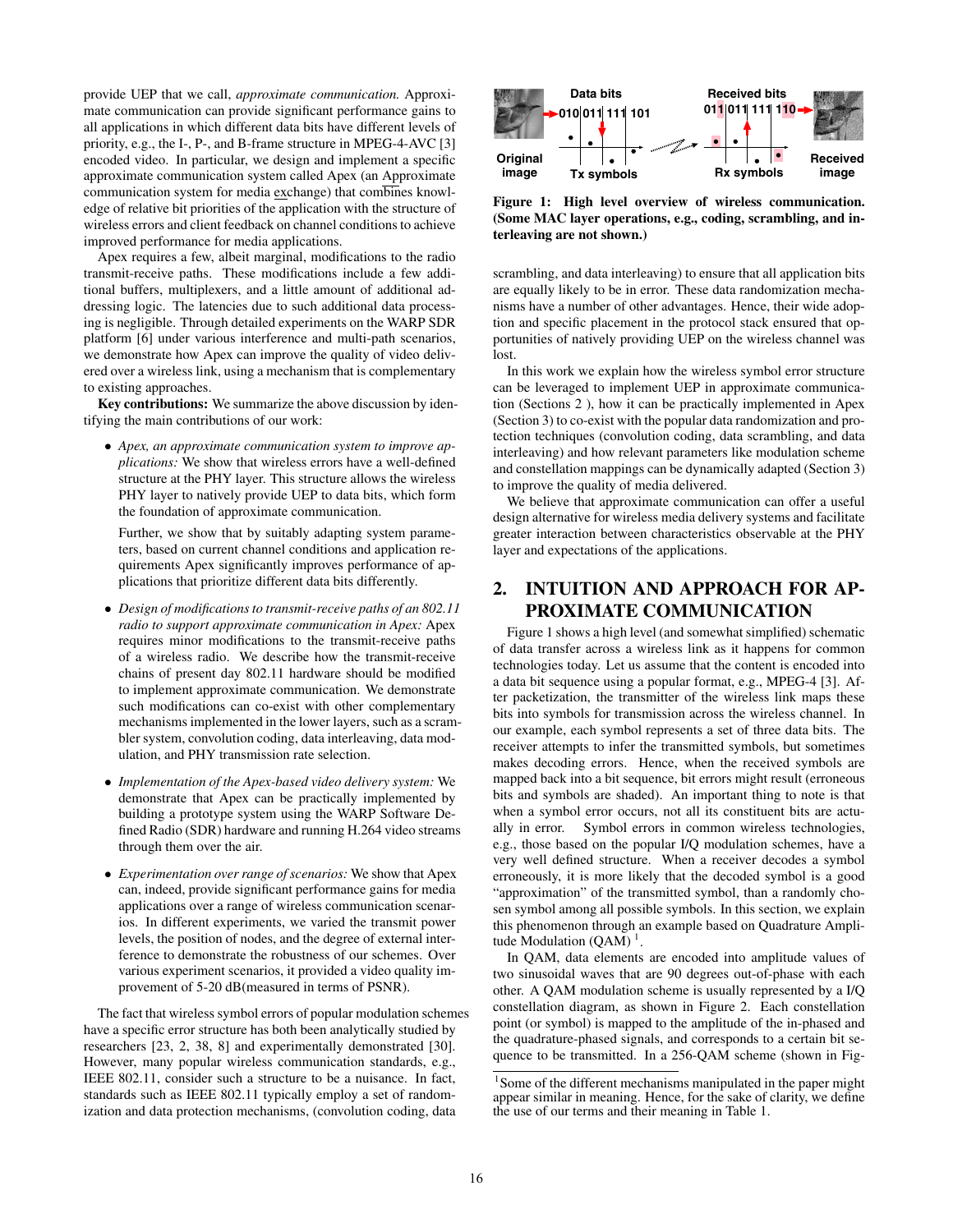| Term              | <b>Meaning / Examples</b>      |
|-------------------|--------------------------------|
| Modulation scheme | 16-QAM, 64-QAM, etc.           |
| Constellation map | Mapping from bit-sequence      |
|                   | to symbols (Gray, Block, etc.) |
| Data bit          | Mapping of data bits to        |
| placement         | bit positions in symbols       |

**Table 1: Table summarizing some terminology used for differ-**



**Figure 2: Quadrature Amplitude Modulation (QAM) constellations.**

ure  $2(a)$ ), there are  $256$  distinct symbols. Each such symbol encodes a 8-bit sequence of data to be transmitted. In contrast, in a 64-QAM scheme, there are 64 distinct symbols, and each symbol encodes a 6-bit data sequence (Figure 2(b)). When a transmitter wants to communicate a specific bit-sequence, it emits the corresponding symbol. The goal of the receiver is to identify which symbol was sent.

Let us consider the case of a transmitter-receiver pair using 64- QAM and the transmitter emits a symbol, say *C* (Figure 2(b)). Depending on the conditions of the channel, there is a reasonable chance that the receiver will correctly decode this symbol. However, there is also some possibility for the receiver to make an error in decoding this symbol. It turns out that if an error does occur, such errors are most likely confined to the near neighborhood of the transmitted symbol *C*, i.e., the receiver is more likely to decode this symbol to be one of *A, B, D*, or *E*, which are the nearest neighbors of *C* (indicated by the inner circle of Figure 2(b)), as compared to a far away symbol, *X*. In other words, within the 2 dimensional I/Q space, an erroneously decoded symbol tends to be a reasonable approximation of the transmitted symbol.

As noise in the environment increases, the likelihood of making incorrect decoding decisions to "faraway" symbols can increase to some extent (as indicated by the larger circle in Figure 2(b)). However, likelihood of making errors within close proximity also increases, and continues to significantly dominate such faraway errors. We illustrate this behavior in Figure 3 in which 10 million 64-QAM symbols were transmitted between a transmitter-receiver pair under two different conditions, ambient noise, and explicitly generated interference in the background. The Y-axis represents the probability that the transmitted symbol is decoded erroneously to be another symbol at a distance given in the X-axis. The logarithmic scale of the Y-axis demonstrates the dramatic decay in this probability with increasing distance between the transmitted and decoded symbols.

Further, if the noise conditions continue to increase in this manner, a reasonable communication system will adjust to a lower rate modulation scheme, such as 16-QAM (Figure 2(b)), which separates constellation points further apart. This allows the system to revert back to the original scenario where erroneous symbols are mostly the nearest neighbors of the transmitted symbol.



Error probability (in logscale)

Error probability (in logscale)

**Figure 3: Fast decay in probability of erroneous decoding as the distance between the correct symbol and the erroneously decoded symbol increases. Data based on 10 million known 64- QAM symbols transmitted. In the ambient noise scenario, the overall BER was** <sup>3</sup>*×*10*<sup>−</sup>*<sup>4</sup>**. In the explicit interference scenario, the overall BER was**  $6 \times 10^{-3}$ **.** 

#### **2.1 UEP and approximate communication**

The wireless error structure demonstrated in Figure 3 leads to a construction of UEP for data bits. This is achieved by appropriately choosing a constellation map, i.e., the map between bit-sequences and symbols in a constellation diagram.

For the sake of simplicity, let us assume that when symbol errors occur, the erroneous symbol is just one unit away from the actual transmitted symbol. In the 64-QAM example in Figure 2(b), this assumption implies that when *C* is transmitted, a decoding error would result in the received symbol to be one among *A, B, D*, and *E*.

Now imagine if a constellation map was to map bit-sequences randomly to symbol positions. Then, when an error occurs, the likelihood of a correct value in any given bit position is purely by chance. The probability of such an event is 0.5, i.e., the probability that a neighboring symbol has the same most significant bit (MSB) value as the MSB of the actually transmitted symbol is 0.5, and the same is true for the least significant bit (LSB) and all other bit positions in between. Such a constellation map does not help in achieving our desired goal in approximate communication.

Fortunately, various common constellation maps, e.g., the Gray code (used in 802.11 ) map bit sequences to symbols in a way that increases the resilience of certain bits, even when the symbols are in error. As an example, the Gray code corresponding to a 16- QAM constellation is shown in Figure 4. If we examine the MSB of the different symbols to the left of the Q-axis, we can observe that all of them have a value of 0. Similarly, the MSB of different symbols to the right of Q-axis all have a value of 1. In such a case, if a decoding error occurs for any symbol within the shaded region, there are no errors in the MSB (under our assumption that symbol errors do not exceed 1 unit). For the remaining symbols, we expect an error probability of either 1/4 or 1/3 for the MSB, depending on its position in the constellation. If the likelihood of transmitting each symbol is identical, then the probability of error in the MSB, given a symbol error has occurred, is 1/6. For the LSB, on the other hand, the probability of making an error, given a symbol error has occurred, is 1/3. This gives rise to an intriguing possibility. If an application identifies different priority levels for its various data bits, then instead of performing data bit placement (mapping these data bits to bit positions in symbols) in an agnostic manner, we can achieve the desired impact of differential data protection by placing the higher priority data bits to the MSB positions of symbols, and the lower priority data bits to the LSB (and other) positions.

Note that such differential protection of data values is possible by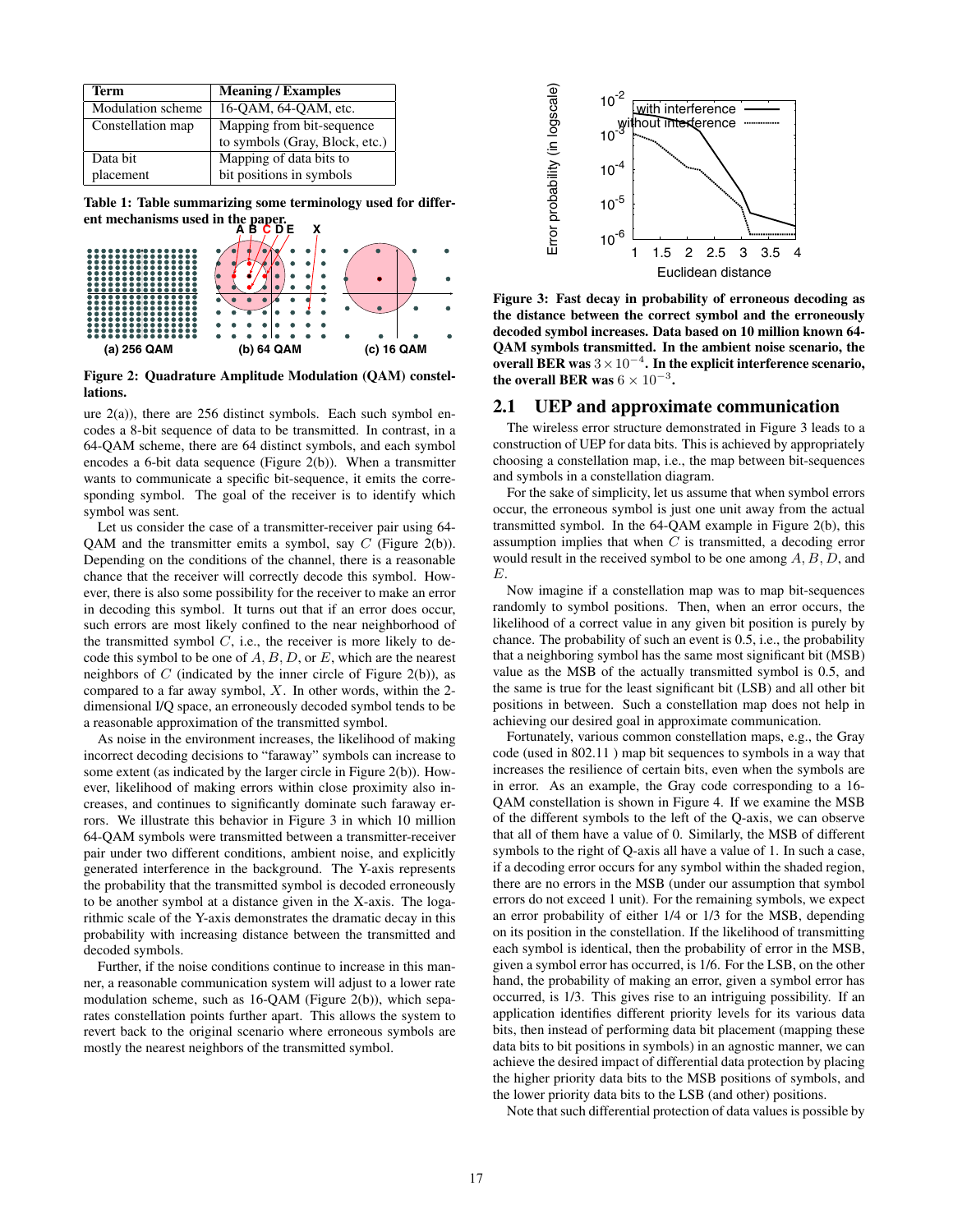

**Figure 4: 16-QAM with Gray code constellation map. MSBs and LSBs are underlined.**



**Figure 5: Wireless frames in approximate communication combines bits from video frames of different priority levels. Example uses 16-QAM and assumes that the two MSBs can be better protected than the two LSBs. The data bit placement strategy maps I-bits MSBs and P- and B-bits to LSBs. Symbols** *M, N, P, X, Y* **, and** *Z* **are as shown in Figure 4 that uses a Gray code constellation map. (Only subset of data bit placements shown.)**

simply placing the data bits to appropriate bit positions, and without adding any form of redundancy into the system. In a way, such data protection is available natively through the wireless channel, and can be better exploited by applications, without imposing any overheads. This is in contrast to the traditional FEC-based methods for providing UEP that require communication of additional bits that redundantly encode more important data.

Also, while we explained the phenomenon of differential error resilience of bit positions with the example of QAM modulation the same would hold for other modulation schemes such as Phase Shift Keying(PSK), Pulse Position Modulation (PPM), Frequency Shift Keying (FSK) etc. as well.

Based on the above intuition, we build an approximate communication system that can provide differential protection to different data bits of an application. We use streaming of MPEG-4 encoded video as an example of such an application. Such a video stream consists of frames with different levels of importance, e.g., I-frames are more important than P-frames, which in turn are more important than B-frames.

Akin to regular communication systems, the application creates and continuously sends data bits corresponding to different frames (I, P, and B) down the network protocol stack. Bits from each video frame will be packetized in smaller chunks at the network and MAC layers, and then will be handed into the digital component of the PHY layer. This is shown in Figure 5, with four video frames two I-frames with data 0100 and 0010, a P-frame with data 1101, and B-frame with data 1001. In traditional communication systems, the 4-bit sequences of each frame gets placed together in a single wireless frame, e.g., the first I-frame is mapped to the first wireless frame (consisting of a single symbol  $X$ ). The key difference in approximate communication is that data bits of different priority levels will be placed together and combined into a single symbol, such that the most protected bit positions are occupied by the higher priority data bits (say, I bits), and the least protected bit positions are occupied by the lower priority data bits (say, P and B bits). For example, the first two bits of the first I-frame, i.e., 01, are mapped to MSBs of the first symbol of a wireless frame, while the second two bits of the same I-frame, i.e., 00, are mapped to the MSBs of the symbol of the next frame  $2$ . The bits of P- and B-frames are placed into the LSB positions of different symbols.

 $2$ In our actual implementation, the I-, P-, and B-frame bits would first go through the usual 802.11-style digital PHY processes, including the scrambler, convolution coder, and the interleaver for added resilience, before being mapped to the symbols.

Overall, this means the I-frame bits will be better protected than the P- and B-frame bits.

When symbols are decoded (possibly in error), the receiver simply passes them along to the higher layers, even if in error. When the different application bits are extracted out of these erroneous symbols, the highest priority bits are most likely to be correct and are of great value to the application. Lower priority ones maybe in error and will be suitably handled. The key observation is that the higher priority bits are, thus, successfully extracted out of the symbols, even if in error, through this mechanism, without requiring re-transmissions.

This differential protection is in contrast to the traditional communication method used in 802.11a/b/g, where I-frame bits occupy both MSB and LSB positions of a symbol, the same as P- and Bframe bits, and there is no difference in the level of protection for bits of different video frames.

To validate that our approach of approximate communication is, indeed, possible, we need to identify one or more constellation maps that provide unequal error protection among different bit positions, *across a range of wireless conditions — different transmit power levels, different degrees of interference at the receiver, and with and without PHY layer convolutional codes.* Such confirmation of unequal protection will provide further evidence that our approximation property holds true for a range of common scenarios, where approaches such as Apex can be quite worthwhile.

Given a constellation diagram of *k* points, each symbol will represent a bit-sequence of length  $log_2(k)$  bits. Overall, there are no more than *k*! different constellation maps possible, although some of them can be identical due to rotation and reflection based symmetries. Each constellation map is likely to protect individual bit positions differently. The above property can be leveraged by altering the constellation map during an ongoing transmission, based on the channel conditions and the relative priority of the application data-bits.

In this section, we present results for two constellation maps, each of which offer varying amount of error protection for different bit positions.

Both are, therefore, suited for approximate communication. We note that our contribution is not in designing these constellation maps, but in identifying suitable ones and in exploiting them to implement approximate communication for media applications. We first briefly describe the schemes, and then evaluate their error protection properties in the rest of this section.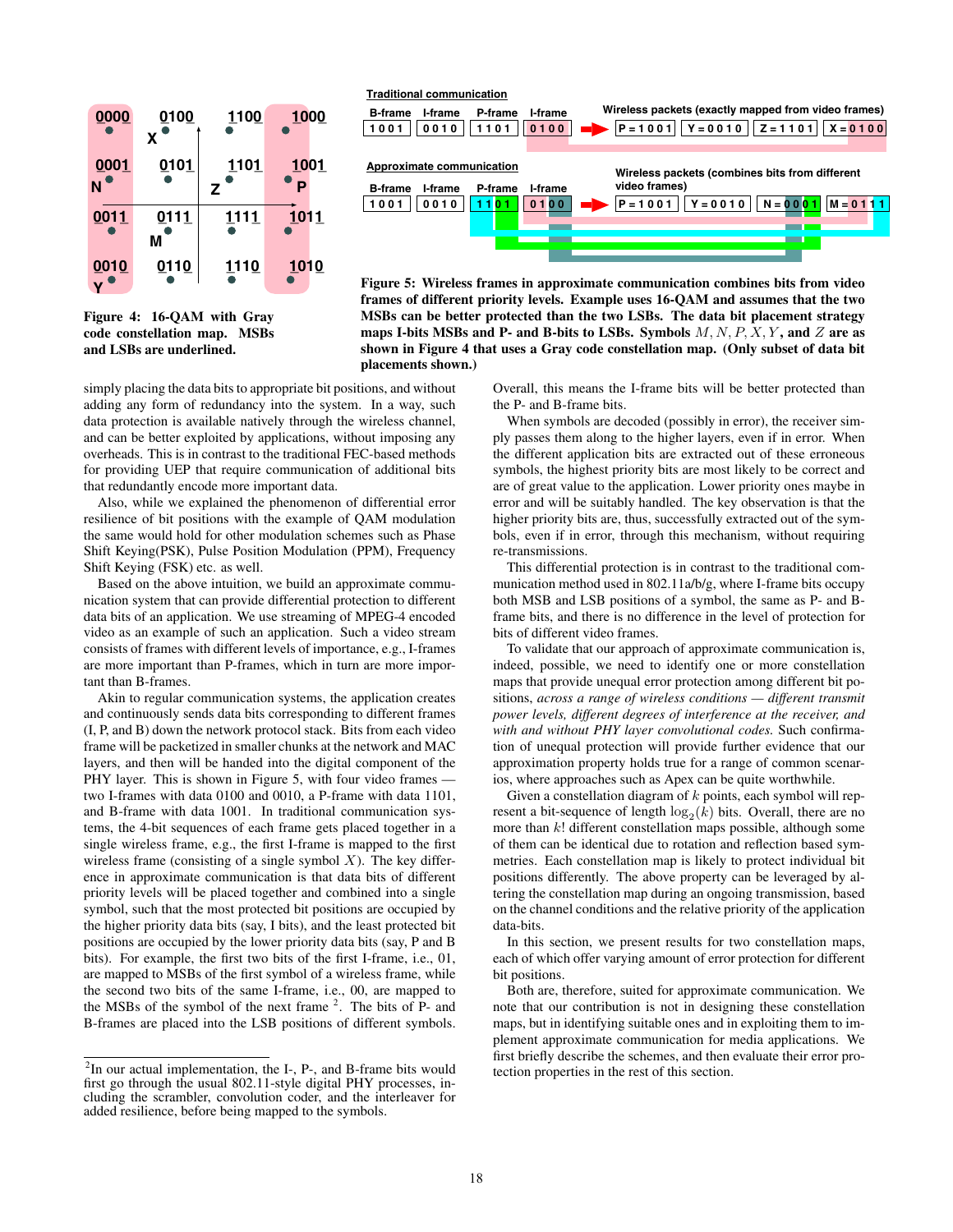| 16 and 64 OAM                            |
|------------------------------------------|
| Gray, Block                              |
| $2.4$ GHz                                |
| Generator polynomials: $g0(133)$         |
| $g1(171)$ , Rate = $1/2$ , $2/3$ , $3/4$ |
| $\overline{485}$ Kbps (at rate $1/2$ )   |
|                                          |

**Table 2: Properties of our implemented system.**



**Figure 6: Setup for communication between the two WARP SDR radios. The relative position, transmit power levels, and degree of external interference varied during different experiments.**

#### **2.2 Example constellation maps**

We evaluate the following two constellation maps for use in approximate communication.

**Gray code:** In Gray code [12], symbols that are immediate neighbors either along the I-axis or the Q-axis of the I/Q space differ in exactly one bit position; the rest of the bits are identical between the two neighbors. An example of a Gray code is shown in Figure 4, for a 16-QAM system. Gray codes can be constructed for any QAM scheme in a systematic manner based on the above observation. Gray code is widely used in many popular communication systems, including in 802.11 a/g/n and 802.16 based systems.

**Block code:** In block code [23], the constellation points on the same side of the  $I(Q)$  axis have the same value for the first (second) bit position. Hence, all points in a given I-Q quadrant have the same value for the first two bit positions. For each of these quadrants, the symbols are partitioned into four sub-quadrants, and the same process is repeated to assign bit values for the next two bit positions. The process is repeated iteratively for the remaining positions.

Both of these schemes can be implemented on different QAM based modulation schemes. While we have implemented and experimented with different QAM schemes in our SDR radio platform, for sake of uniform comparison, in this section we focus on the 64-QAM scheme. In 64-QAM, each symbol encodes 6-bit sequences, and in diverse experiments we observe how the different schemes differentially protect the two most significant bits (MSBs), the two middle bits (MID), and the two least significant bis (LSBs).

#### **2.3 Experiment configurations**

We use the following experiment parameters.

**Hardware and software:** We implemented our system on the WARP SDR radio platform [6]. In our implementation we used the WARP boards as RF front-end to transmit the packets over air and carried out the digital layer PHY signal processing activities in the connected laptop. The laptops also acted as the traffic source and sink. The setup for our experiments is depicted in Figure 6. We summarize various aspects of our implementation in Table 2.

Frequency and phase synchronization between the sending and re-

ceiving side was achieved using a 11 symbol barker sequence sent as a preamble along the packet. We experimented by varying the transmit power levels of the transmitter, adding external source of interference and by changing the location of the nodes. The receiver sensitivity of WARP hardware in our implementation is -70 dBm for 64-QAM and at lower RSSI values  $(<$  -70 dBm)<sup>3</sup> it becomes difficult to derive any meaningful results. Hence, for all of transmit power variations, we report on RSSI values that varied between -30 and -70 dBm.

**Metrics:** In this section, we are interested in the relative bit error rates (BERs) experienced by different bit positions of a symbol. Hence, we compare the two constellation maps by examining the BERs of the MSBs, MIDs, and LSBs across different conditions. In certain plots, we report *BER gain* which is the ratio of the BER of Block code to that of Gray code, for specific bit positions. BER gain can, thus, be a number greater than 1.

**Experiment parameters:** In each experiment we sent 10 million randomly generated symbols. For each symbol received, we decode its value using both maps, and calculate the error rates for different bit positions.

A typical 802.11 PHY layer (optionally) applies convolution code (a PHY layer FEC) to further protect the data-bits. In order to evaluate the effect of such PHY layer convolution codes, we have also experimented with (and without) different convolution codes (rates include 1/2, 2/3, and 3/4) as well. Our results show that unequal error protection property holds both with and without convolution codes. In this paper, we show the error resilience of different bit positions in presence of PHY layer convolution coding only for a convolution code of rate 1/2.

#### **2.4 Experimental results**

We describe our experiments and associated observations below. **With and without PHY convolution codes:** We plot the error rate at the MSBs, MIDs, and LSBs for the two constellation maps at an intermediate transmit power level (RSSI -55 dBm) in Figure 7, both with and without PHY convolution codes. Each constellation map provides different levels of protection to these bit positions. In both cases, Block provides the greatest error protection to the MSBs at the cost of lower protection to the LSBs. The use of convolution codes clearly reduce the BERs suitably, but the effect of unequal error protection exists both with and without use of convolution codes. Hence, in the rest of this paper, we focus on results with PHY convolution codes applied.

**Ambient noise, varied transmit power levels, with PHY convolution codes:** We present the performance of the Gray and Block constellation maps for an entire range of received power (varied by changing the transmit power levels as well as the separation between nodes and their locations), when using a convolution rate of 1/2 in Figure 8. Instead of the BER, we plot the *BER gain.* With decreasing RSSI, symbol errors increase. As a consequence, the BER of Block shrink in comparison to BER of Gray for MSBs, i.e., Block protects MSBs even better compared to Gray as RSSI decreases. For the range of operating parameters the relatively greater protection of MSBs using Block changes from a factor of 2 (at -30 dBm) to a factor 15(at -70 dBm). The increased protection of MSBs comes at a cost of decreased protection for MIDs and LSBs in Block.

**Varied external interference:** We next examine the behavior of different encoding schemes in presence of an explicit source of external interference (Figure 9). We had used a laptop sending

 $3\text{We calculate the RSSI values by reading the MAX2829 ADC out-}$ put register value and mapping it to corresponding RSSI value from the Data-sheet [7].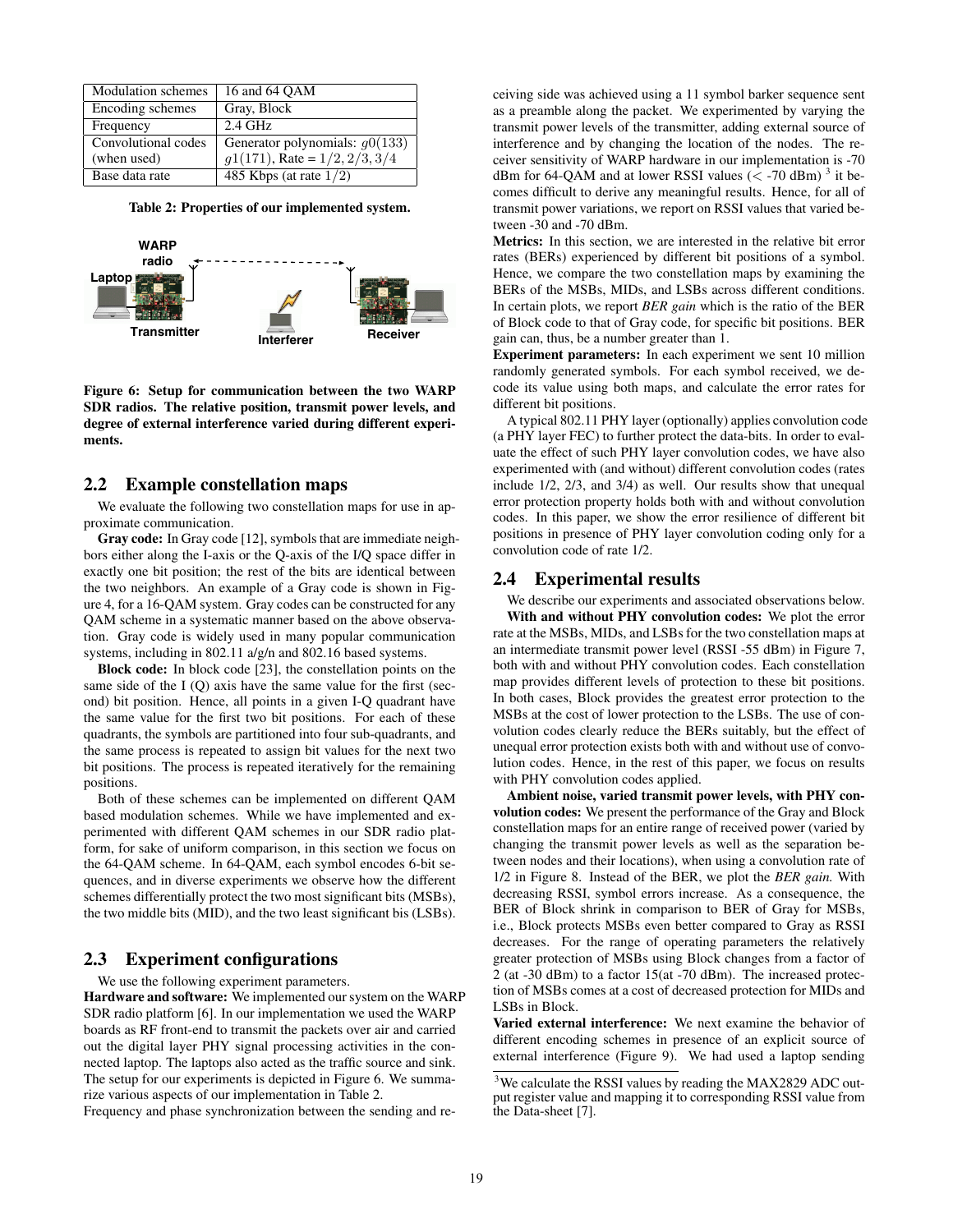

**Figure 7: BER of various bit positions when using Gray, and Block data coding schemes. The overall uncoded BER of during the experiment was order of** <sup>10</sup>*<sup>−</sup>*<sup>3</sup> **for both schemes. 10 million QAM-64 symbols were transmitted.**



**Figure 8: Variation in BER gains at different bit-positions with Block relative to Gray with varying RSSI, and with PHY convolution coding at rate 1/2. The horizontal line corresponds to the case where both schemes offer equal error protection for a given bit position.**

WiFi traffic as the source of interference. As a nearby WiFi source, would back-off on sensing transmissions from our system, we had to place our interfering source with some care. To turn the WARP radio and the interfering laptop into a hidden nodes for each other. For this, we reduced the signal strength on the laptop and placed it at a far by location such that the achieved throughput for both systems at their highest data-rates(manually fixed) was same regardless of whether the other node was working on not. We then increased the power on the laptop to a level such that it started interfering with the Warp node(confirmed by increased errors when the laptop was transmitting).

We show the BER gain in the plot. The external interferer injects regular 802.11 traffic into the wireless medium, which causes significant symbol errors in the data transmitted between WARP nodes. Across all levels of interference Block provides significantly higher protection of MSBs than Gray.

#### **3. DESIGN & IMPLEMENTATION OF APEX**

The previous section validates that unequal error protection for different bit positions is consistently possible across very diverse wireless channel conditions. In this section, we describe our specific approximate communication scheme that can leverage these



**Figure 9: Variation in BER gain at various bit positions of Block relative to Gray in presence of an external interferer. Convolution coding at rate 1/2. The horizontal line corresponds to the case where both schemes offer equal error protection for a given bit position.**

specific constellation maps to improve the performance of media applications in a natural way.

In particular, we focus on video streams in which content is partitioned into multiple classes, and each class has a different levels of importance in correct decoding of the stream. This is commonly observed in all MPEG-based video streams in which a "Group of Pictures" (GOP) consist of a sequence of I-, P-, and B-frames that have been coded together.

The application (or an application helper) provides a simple estimate of the relative priority value of these different data bits and passes it down the stack. There are many effective ways to compute priority of data bits to an application [22, 32], and in this paper we use a relatively simple one based on decoding dependencies. More specifically, in Apex the *value* of any data unit *i* is proportional to the number of data bytes, that require *i* for successful decoding at the receiver. In our case, we use frames within a GOP as a data unit. Hence, all bytes of a given frame type in a GOP has the same value, making it easy to perform the computation once for each GOP. By design, I-frame data is necessary to decode the highest number of dependent frames, and hence they have the highest priority. B-frames have no other dependent except themselves, so they have the least priority. P-frame has a priority which is intermediate of the two other frame types. The relative priorities of the three frame types can change between different GOPs. As mentioned before, better ways of defining the value of different bytes are, indeed, possible, we choose to use our simple approach, as it is sufficient to illustrate the performance of approximate communication.

We also note, that our approach generalizes to any other media encoding, where the content is structured in layers, and there is different levels of priority (value) for each layer.

The MAC-PHY layer of Apex is provided with a few different constellation maps. In our case, we use two alternatives — Block and Gray. Based on the application-specified value of different data units, the MAC and PHY layers of Apex makes two simple decisions: (i) given a constellation map, how to place application data bits to bit positions for the desired levels of protection, and (ii) which specific constellation map to use. We discuss how each of these components is implemented by making small changes to an 802.11-style PHY-MAC subsystem, while retaining all its features.

**Placing application data bits to bit positions:** Each constel-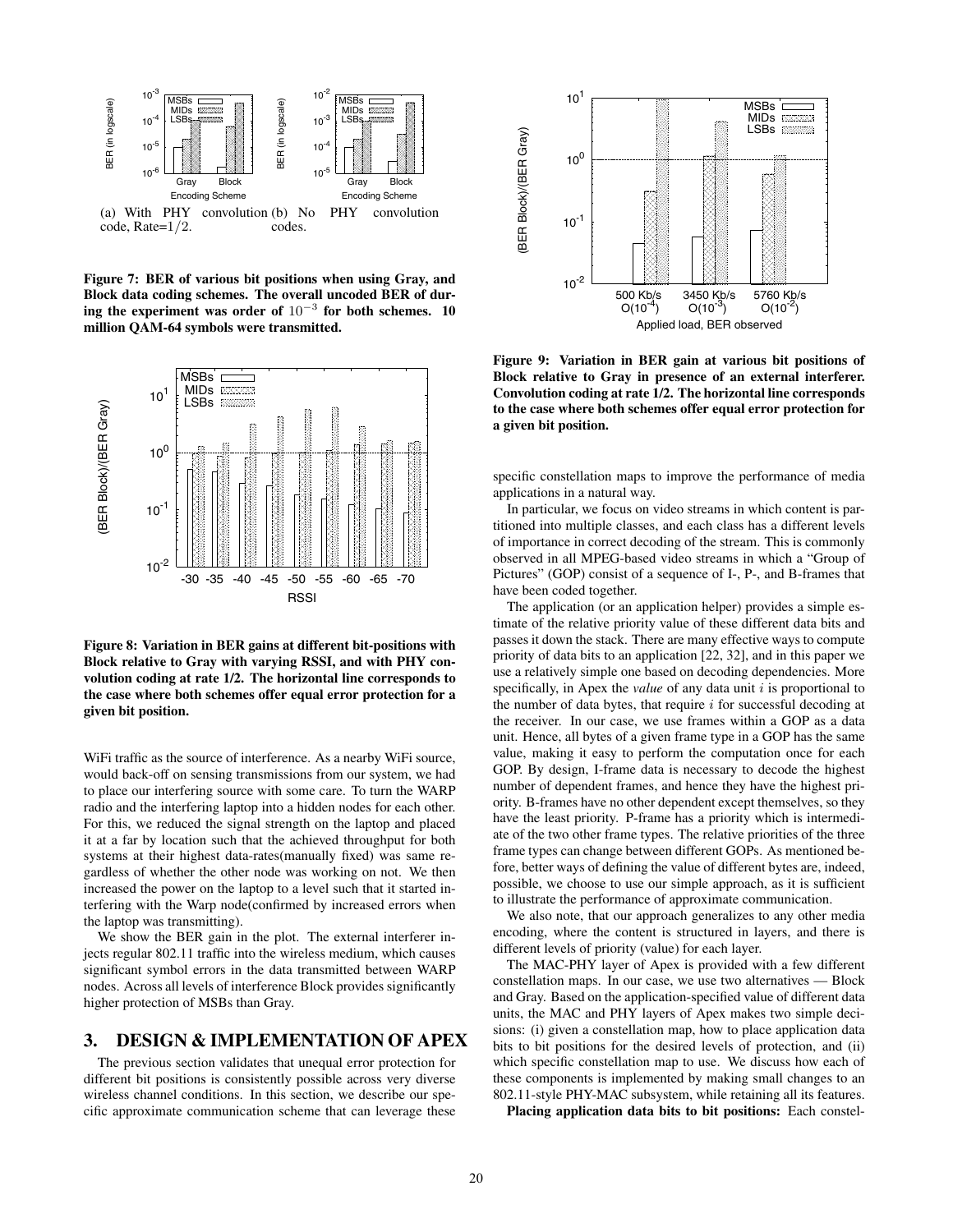lation map provides varying degree of protection for different bit positions of a symbol. However, once a constellation map has been chosen, there is only one optimal way to place application data bits to various protection levels to maximize value of protected data *greedily.* Given *x* data bits across all priority levels, and *m* bits per symbol, the total number of symbols available is *x/m*. We start by placing the highest priority bits to the most protected bit positions of each of these symbols. We move over to the next protected bit positions, if we exhaust the most protected bit positions. Once we complete assigning all highest priority bits, we move to bits at the next priority level. We continue until we exhaust all bits. Unlike a traditional communication system, where each wireless frame carries data bits from a single video frame, *in approximate communication, each typical wireless frame carries data bits from an I-frame, a P-frame, and a B-frame.* The I-frame bits within the wireless frame will be most protected, while the B-frame bits will be least protected. Note that the above greedy approach does not require that the number of protection levels available in different bit positions be equal to the number of desired priority levels in application data, and it just provides a relative ordering in the level of protection for these bits.

Also, the above approach ensures that we do not need a fixed ratio of I-, P- and B- frame data. As the excess data bits belonging to one priority level can be sent by using all bit positions in a symbol.

**Choosing a constellation map:** As Section 2.1 shows, constellation maps differ in the level of protection available at different bit positions. Hence, the choice of a constellation map depends on the relative *utility* of protecting different application bits differently.

In order to evaluate the utility of a constellation map, we need to estimate the BERs at different bit positions for different constellation maps. For this, we add a small number of well-known pilot symbols into each wireless frame (1 pilot byte for every 100 bytes). The receiver will decode these symbols with the different constellation maps in consideration, e.g., Gray and Block. Since the pilot symbols are known, the receiver can estimate the BERs for different positions and provide this as a feedback in the 802.11-style ACK frame. Note that such BER computation occurs at transmission speeds, as such computation already occurs for wireless frame decoding and ACK generation. We use a single byte to carry each BER value of the MSBs, MIDs, and LSBs of 64-QAM, for a total overhead of 6 additional bytes for both schemes in the ACK frame. (16-QAM and 256-QAM has two and four protection levels respectively, and the overheads in the ACK frame are 4 and 8 bytes respectively.)

With this information, the transmitter can calculate the utility,  $u(\mathcal{E})$ , of a constellation map,  $\mathcal{E}$ , as follows. Let  $v_i$  be the *value* associated with application data units at the *<sup>i</sup>*th priority level. Let *<sup>p</sup><sup>j</sup>* indicate the protection level of the *j*th significant bit position group. and let  $x_{ij}$  be the number of application data units with priority level *i* be allocated to bit positions with protection level *j* (using the greedy approach). Then,  $u(\mathcal{E}) = \sum_i v_i \sum_j p_j x_{ij}$ , where  $v_i$  is presented as an input from the application, and is computed once ine greedy approach). Then,  $u(z) = \sum_i v_i \sum_j p_j x_{ij}$ , where  $v_i$  is presented as an input from the application, and is computed once for each video stream GOP. *<sup>x</sup>ij* is obtained from our bit mapping strategy, and can also be computed per constellation map, once for each video stream GOP, and  $p_j$  is received as feedback in the ACK frame. We pick the constellation map that maximizes this value. We illustrate the benefits of switching constellation maps as part of our evaluation in Section 4. This computation itself is quite fast. Hence, in principle, the constellation map can be changed for every frame. However, in our implementation the decoding process for the different constellation maps happen, not in the FPGA of the WARP radios, but in the associated laptops. This adds latencies to the process such that our constellation map usually changes at a



**Figure 11: Modifications to PHY PLCP header and payload for Apex.**

rate of once every ten packets or more. Our evaluation illustrates the performance advantages of this dynamic choice inspite of this latency. The actual gains of this component in a real system is, therefore, likely to be even better.

**Interaction with choice of modulation scheme and PHY rate of transmission:** Approximate communication has a direct interaction with the choice of data modulation scheme and the PHY layer transmission rate of data units. In general, any good rate and modulation selection scheme will ensure that the approximation property of symbol errors hold. In our work, we implement a rate selection scheme that is based on the SoftRate algorithm [34], which is known to be fairly agile and accurate. Each change in the rate triggers an immediate re-evaluation of the specific constellation map, although the constellation map might sometimes change at an even faster rate, if necessary due to change in channel conditions. We anticipate that the performance of the system can be improved even further if the rate selection decision is combined with the constellation map selection. In this paper we do not explore this joint problem further, and relegate it as part of our future work.

**Modifications to PHY PLCP header and payload:** A few modifications need to be made to the PHY layer PLCP header. First, we added a two-bit constellation map selector within the PLCP header, to inform the receiver which encoding scheme is used in the wireless frame. This limits the number of constellation map alternatives to four, which we believe should be sufficient for most applications. We also added information on how the data of different priority levels are placed into various bit positions using our greedy approach. This can be simply expressed by indicating the number of bytes (expressed in multiples of eight bytes) in each level (the greedy algorithm for placing data bits to bit positions can be used to partition the transmitted data). We limit ourselves to four priority levels for application data currently. We add a one-byte field in the PLCP header for each level, for a total of four additional bytes. This limits the maximum payload size to 2048 bytes.

Note that only the two-bit constellation map selector is placed in the early part of the PLCP header to be transmitted at the base data rate, e.g., 802.11a uses BPSK with 1/2 PHY convolution codes, and using a pre-defined constellation map (Gray). The four priority level size fields are in the latter part of the PLCP header can be transmitted at higher data rates like the rest of the frame. Hence, although the PLCP header increases from 40 bits to 72 bits, only two of these additional bits need to be transmitted at the base rate. Finally, we add the pilot symbols through the data field for BER estimation of different bit positions with different constellation maps. This is presented in Figure 11.

**Modifications to the digital component of the PHY layer pipeline:** We describe modifications needed to a standard 802.11 PHY layer pipeline to implement all features in Apex, and present it pictorially in Figure 10. All components in the picture are from the 802.11a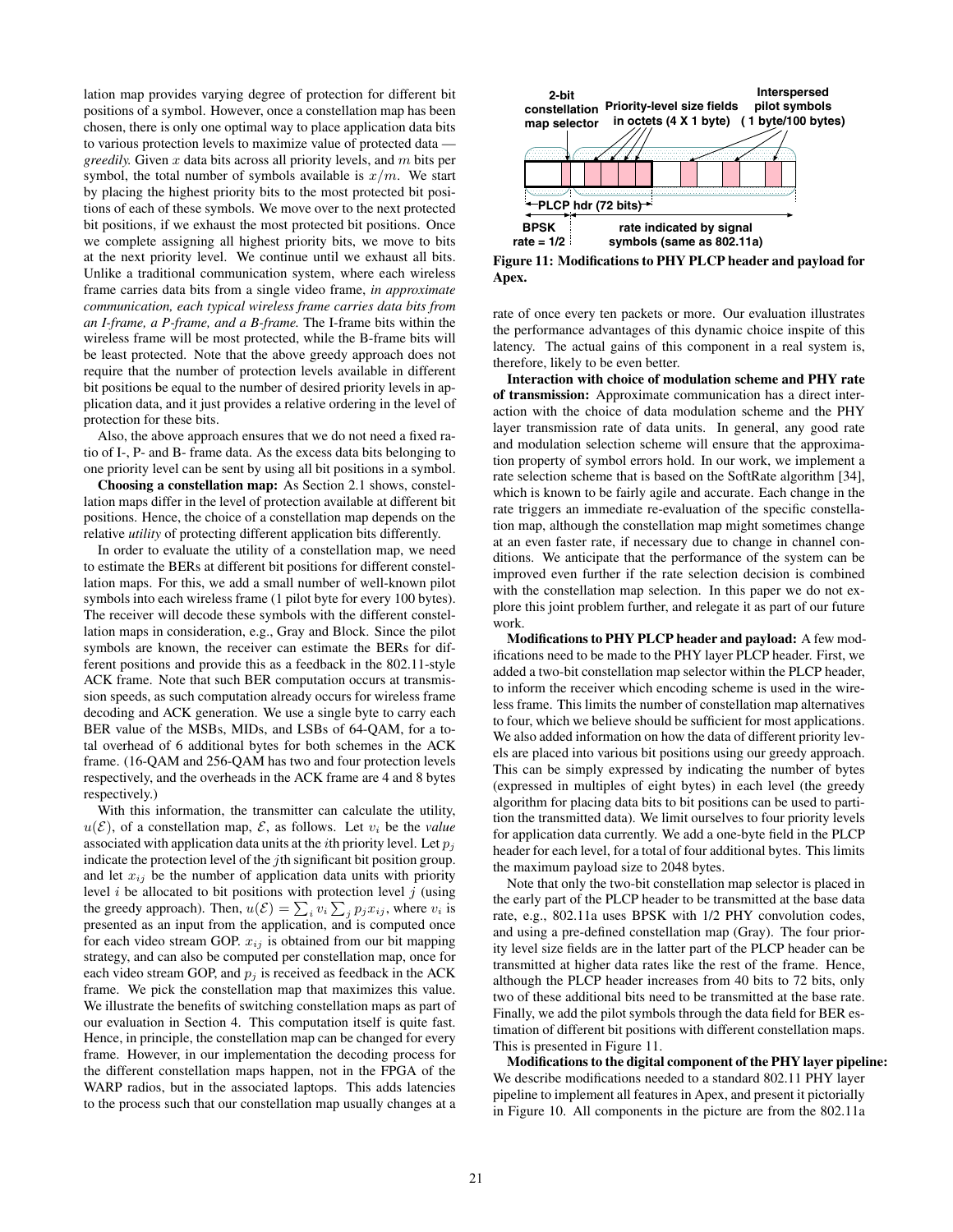

**Figure 10: Changes to basic 802.11 layers for approximate communication in Apex. I, P, B labels are for illustration purpose only indicating three arbitrary priority layers. Shaded parts are modifications made.**

reference pipeline and the shaded parts of the picture indicate locations where some changes are needed.

In the transmitter, data is available to the PHY pipeline in multiple queues, one for each priority level present. Our system allows for four priority levels and in the figure we show only three queues populated with data (corresponding to I, P, and B frame data). In a regular 802.11a pipeline, all data coming into the controller will be a single queue and for a regular sized Ethernet-style frame, may have a maximum payload of 1500 bytes. In our case, we expect the total bytes corresponding to a single wireless frame, still to be 1500 bytes, but this data may consist of a different number of bytes from I, P, and B queues. Each of these I, P, and B fragments will pass through the scrambler and the convolution encoder *independently* like in a regular 802.11 pipeline, and arrive at the interleaver. Note that, at the interleaver, the scrambled and the convolutionally encoded data are still separated according their priority levels, and are placed in separate queues.

In the interleaver, the bits will be placed into bit positions based on the greedy algorithm. Each bit-sequence, thus generated, will correspond to a symbol and will likely consist of bits collected from the three different queues. Like a regular 802.11 interleaver, we will allow interleaving of bit values across different OFDM subcarriers (if multiple OFDM sub-carriers are used). But unlike a regular interleaver, we will only limit interleaving of bits within a single sub-carrier to within the bit positions allocated to data from the same priority class.

Finally, based on the application data value and the BER feedback from the receiver, one of the data constellation maps will be selected. The bit-sequences will be mapped to the corresponding symbol values using a simple table lookup process as in a regular pipeline, and handed over the RF front-end.

A similar, but reverse process would occur in the receive chain.

## **4. EVALUATION**

We now evaluate the performance benefits offered by Apex in detail. In addition, we also show that the advantages of approximate communication are complementary to some alternate mechanisms of adding unequal error protection, e.g., application-layer FECs, and data re-transmissions.

#### **4.1 Experiment configurations**

We describe the new aspects of our experimental configuration vis-a-vis Section 2.1 for evaluating performance of video streaming

| <b>MOS</b> Rating of video quality | <b>PSNR</b> range |
|------------------------------------|-------------------|
| Excellent                          | $>$ 37            |
| Good                               | 31-37             |
| Fair                               | 25-31             |
| Poor                               | $20 - 25$         |
| Bad                                | < 20              |
|                                    |                   |

**Table 3: Table mapping the MOS based user perception of video quality to the PSNR range [25]**

in Apex. We use the same WARP SDR platform, with the signal processing functions implemented in laptops connected to these radios.

**Video content:** We use Claire and Foreman video clips, encoded to MPEG-4 format using *ffmpeg* tool. The rate of encoded video is 384 kbps, frame rate is 30 frames per second and each of its GOP consists of 30 frames. We induce a buffering of 1 second to collect all the frames in a GOP. The video is looped multiple times to get a playback length of 500 seconds. Each experiment is repeated 20 times unless otherwise stated. We use Evalvid tool [4] to stream the video. The tool has been modified to provide information about frame-type and priority, while streaming.

**Metrics:** We have compared the quality of the received video both visually and using a widely used metric — peak signal to noise ratio (PSNR). The PSNR of a video is well correlated with the perceived quality of video experienced by the user. The relationship between user perception expressed in Mean Opinion Score (MOS)and the PSNR range were detailed in [25, 17] and are summarized in Table 3.

**Schemes compared:** We compare the performance of an approximate communication (Apex) and a traditional communication(Trad.) system (which is unaware of the relative protection levels of the different bit positions), when both are allowed to transmit the same amount of application data. We allow partial recovery of bits not in error [18].

We compare the relative volume of re-transmissions needed for the Apex and traditional systems to achieve similar PSNR. We also measure the additive gains of Apex in presence of application layer FEC.

Apex is complementary to other data protection mechanisms that can be implemented at the different layers, e.g., MAC-layer mecha-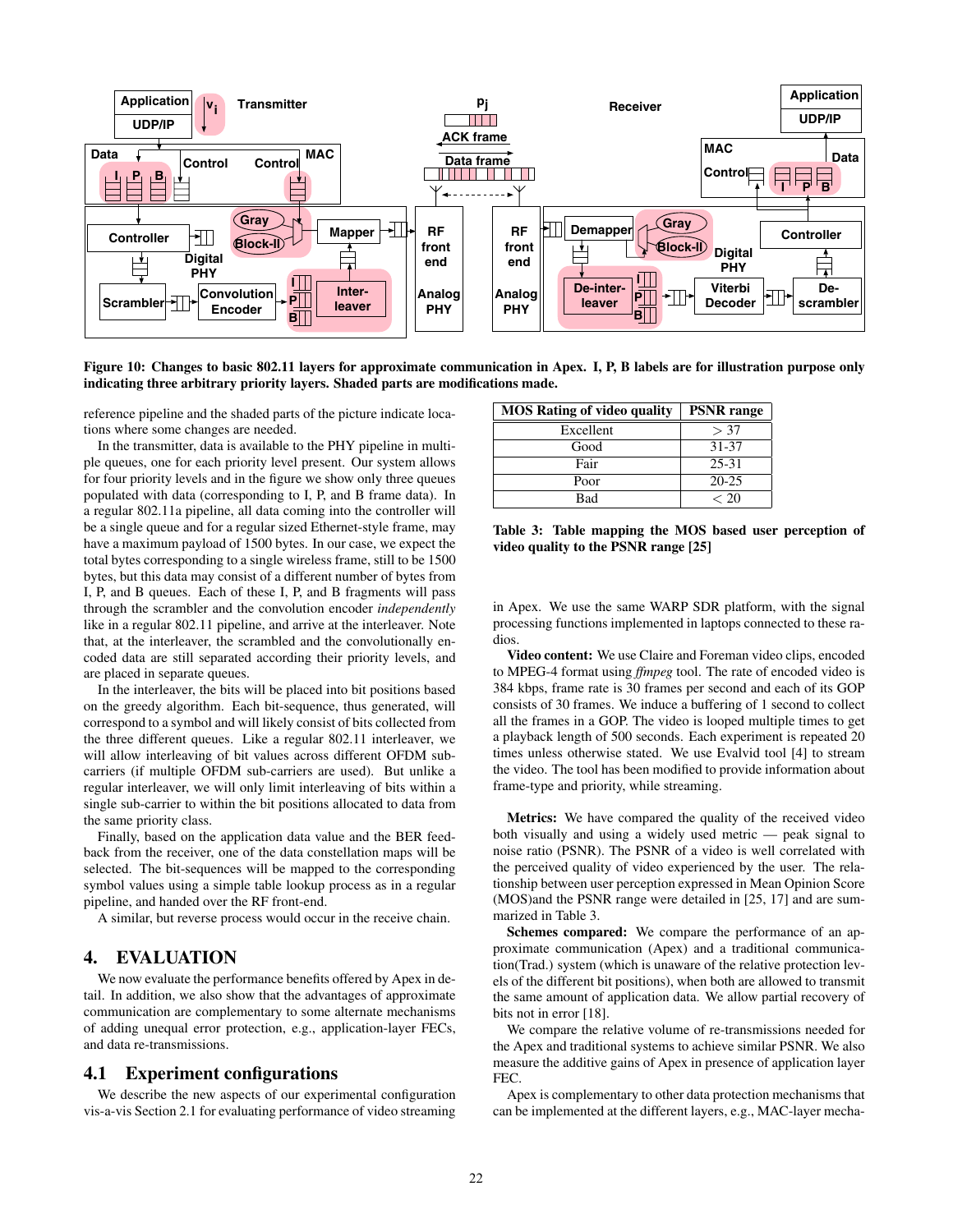

**Figure 12: PSNR differences between traditional and approximate communication with rate adaptation at a representative wireless environment (Claire video).**

nisms (ZipTx and MRD), PHY-MAC mechanisms (PPR and SOFT). It was challenging for us to implement all of these schemes within the experimental WARP SDR platform. In Section 5 present an intuitive explanation of why other schemes, PPR, SOFT, MRD, and ZipTx, are also expected to provide gains that are complementary to Apex.

**Trace-based evaluation for dynamic rate adaptation scenarios:** In our SDR platform (WARP radios) a high latency is associated with processing RF samples from a received wireless frame and sending feedback to the transmitter for efficient rate adaptation. To avoid this latency related inaccuracy in evaluation, we adopt the practice of trace-driven analysis as is commonly applied in evaluating rate adaptation algorithms with PHY layer processing needs [34].

Symbols carrying application data are sent at different rates in succession. We iteratively send small packets of 200 bytes at all the different rates for building the trace. Also, we ensure that the BER is monotonically increasing with increasing data rate for a iteration (discarding samples for which this criteria does not hold) signifying a coherent channel [34]. At the receiver we calculate the achieved throughput by different data-rates and and only those symbols that correspond to the rate selected by the rate adaptation algorithm are considered to be part of the media flow. As the selected rate varies over time, the symbols selected to be part of the flow at different time instants are picked accordingly. The actual performance of the media delivery process can then be evaluated by identifying loss behaviors due to errors in an off-line manner.

#### **4.2 Experimental results**

In this section, we show how Apex helps improve the media quality under different interference scenarios, how the gains of Apex are significant when compared to FEC-based or re-transmission based data recovery schemes, and describe some parameter selections made in the system.

**Apex vs traditional — a representative scenario:** We present the relative performance for traditional media delivery and the Apex scheme with dynamic rate and constellation map adaptation enabled for the same channel conditions as above in Figure 12. The average uncoded BER for this scenario was  $4.1 \times 10^{-3}$  (corresponds to a coded BER of *<sup>O</sup>*(10*<sup>−</sup>*<sup>5</sup>), which is normal operating condition for 802.11 based radios). The average PSNR improvement due to Apex across a set of 20 runs was about 16 dB. The better performance of Apex stems from the fact that a throughput optimal data delivery can be further improved upon by the importanceaware mapping of data bits to bit positions within symbols.

We next illustrate how the dynamic adaptation of constellation map is useful to improving the performance of Apex.

**Impact of constellation map selection:** The best choice of constellation map depends both on the channel conditions  $(p_j \text{ values})$ 

| Video         |       |      | Trad.   Apex (Gray)   Apex (Block) |
|---------------|-------|------|------------------------------------|
| $\mid$ Claire | 21.8  | 29.5 | 37.8                               |
| Foreman       | 121.0 | 34.5 | 31.0                               |

**Table 4: Table showing the PSNR for the two video clips in the representative wireless scenario with statically chosen constellation map.**



**Figure 13: Dynamic switching of data encoding scheme computed based on the utility of each encoding alternative (Block and Gray).**

and the differential value of application bit  $(v_i$  values). channel conditions. We demonstrate this in turn.

*- Dependence on application data:* For the same representative scenario as in Figure 12, we show the relative performance of traditional and Apex for two different video clips, Claire and Foreman, in Table 4, but with statically chosen constellation maps for the entire duration of the clip. Apex outperforms the traditional system in all cases. But the relative amount of improvement depends on the specific constellation map selection. Due to the distribution of bytes between I-, P-, and B-frames in these clips, the relative value of different data bits are different in these two schemes. As a consequence, Gray code leads to a better average PSNR performance for the Foreman video than Block code, while the reverse is true for the Claire video. By dynamically selecting the most appropriate constellation map, Apex would be able to deliver the best performance among various alternatives.

*- Dependence on channel conditions:* We next illustrate how the dynamic adaptation of the constellation map occurs in practice, also due to changing channel conditions (Figure 13). The figure shows how the dynamic choice of the data encoding scheme ensures that the best encoding scheme is picked as the quality of the channel changes. In particular, our algorithm decides to switch constellation maps around time 1.8, 3.3, and 10.9 seconds, soon after the PSNR quality using the constellation map falls below the other alternative. We also show the performance of traditional communication system in the figure for the sake of completeness. We find that Apex performs better than traditional communication at all times.

Currently, our feedback latencies are significantly higher since the decoding operation with different encoding schemes are performed in the associated laptop, incurring high latencies, although they are adequate to provide performance gains. A future version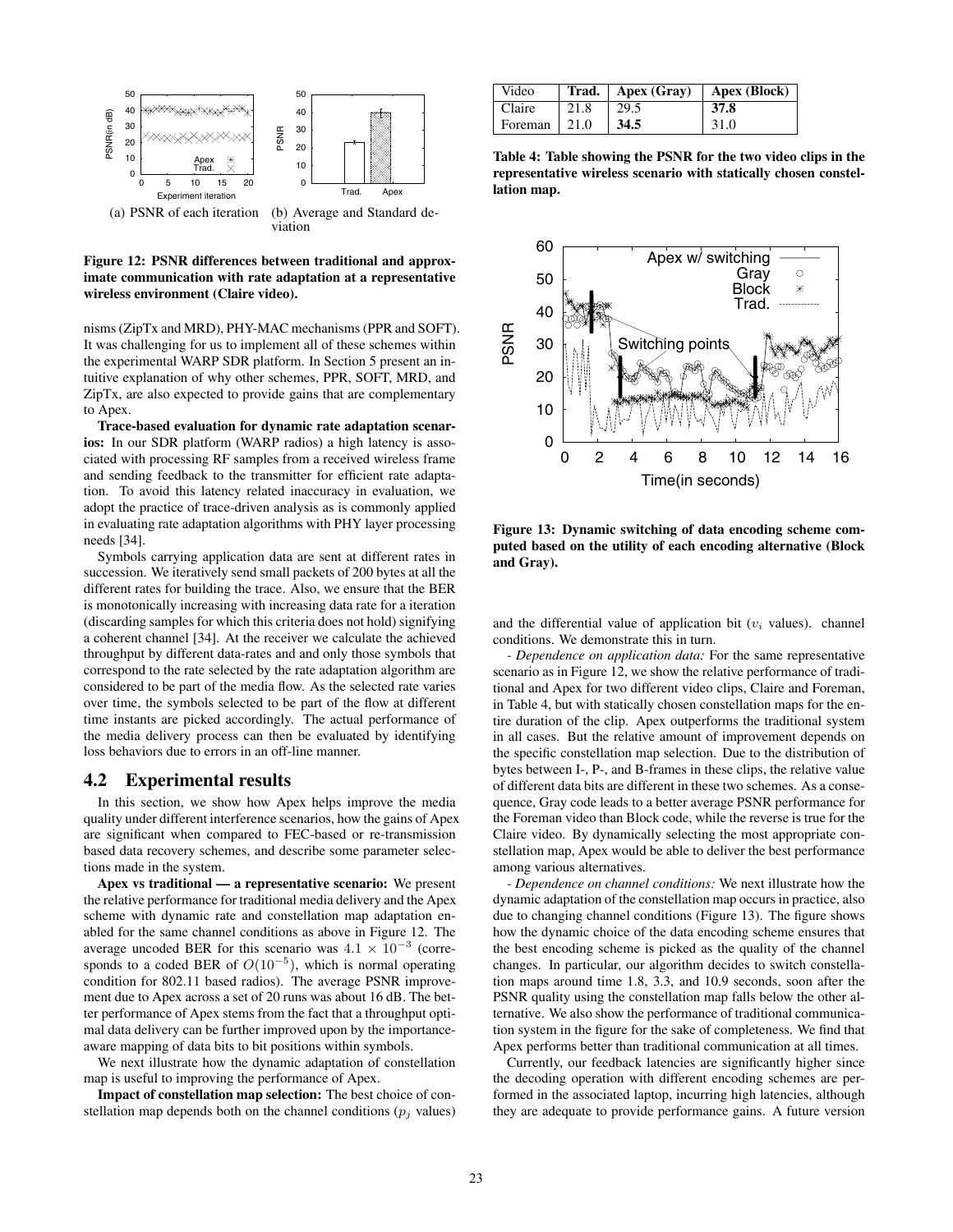

**Figure 14: PSNR for traditional and approximate communication under varying external interference (Claire video). X-axis marks both the imposed (802.11) interference load on the channel and the corresponding average uncoded BER.**

of the system will implement the feedback process in an FPGA, leading to a more agile response and potential performance gain.

**With external interference:** We next experimented by changing the level of external interference generated by a third (laptopbased) node in the vicinity, as described in Section 2.1. As expected, both schemes suffer with increasing interference. However as the channel condition worsens, due to increasing interference, the relative gains of Apex over traditional communication increases (Figure 14). At the higher interference levels, the PSNR in Apex is about 1.8 times that of traditional communication. The higher gains of Apex can be attributed to informed placement of application bits to bit-positions of symbols.

**Complementarity to application-level FEC:** We show that gains of Apex communication are complementary to application-level FECs through evaluation of traditional and approximate communication, both with and without such FEC. We used a Reed-Solomon RS(255,233) code for application-layer FEC, where the amount of coding was determined based on ambient channel conditions as suggested in related efforts [9, 21]. In Figure 15, we show the performance comparison for a scenario where traditional communication achieved the highest possible PSNR. The plot shows that Apex achieves better performance than traditional communication both in presence and absence of application-layer FECs, and the gap in PSNR between the two approaches is somewhat similar in both cases.

**Comparison with a MAC layer scheme:** Consider a MAClayer variant of Apex as follows. Given an optimal PHY rate discovered by a rate adaptation algorithm, in this variant we assume that I-frames are sent at a rate which is one lower (to protect it better from errors), and the P- and B-frames are sent at some higher rate (reflecting their lower priority). A recently proposed work for video streaming [29] uses a similar MAC-layer rate adaptation strategy, albeit in context of multicast communication. To show that the PHY layer implementation of Apex is the most efficient version of this idea, we compared Apex to this variant of MAC layer rate adaptation. In our experiments, we found that Apex outperformed this MAC layer variant by at least 4 dB or more in different experiments, primarily owing to the fact that the former was able to achieve differential data prioritization at a finer granularity.

We next augmented the MAC layer scheme even further by allowing it to send an increasing number of re-transmissions until it was able to match the PSNR of Apex (without any re-transmissions). We found that the number of symbols required by the MAC layer

| Pilot        | <b>Error in estimating BER</b> |            |            |  |
|--------------|--------------------------------|------------|------------|--|
| symbols      | in MSBs                        | in MIDs    | in LSBs    |  |
| $1$ in $25$  | 0.05(0.03)                     | 0.05(0.03) | 0.04(0.02) |  |
| $1$ in 50    | 0.06(0.04)                     | 0.05(0.04) | 0.05(0.03) |  |
| 1 in 100     | 0.08(0.06)                     | 0.07(0.05) | 0.06(0.05) |  |
| 1 in 150     | 0.12(0.08)                     | 0.11(0.13) | 0.09(0.07) |  |
| $1$ in $200$ | 0.14(0.11)                     | 0.16(0.07) | 0.10(0.08) |  |

**Table 5: Error of BER estimation for different bit positions in 64-QAM, Block coding, with varying number of pilot symbols. We use 1 pilot symbol for each 100 symbols in Apex. Experiments used 1500 byte packets. Mean (standard deviation) of prediction error is presented.**

scheme is 1*.*85*<sup>×</sup>* that of Apex, to achieve the same PSNR performance (when the uncoded BER was  $4.1 \times 10^{-3}$ ). As the channel condition became more error-prone, the gains of Apex increased even further. This result prompted us to study how Apex compares to various re-transmission strategies next.

**Apex vs re-transmission strategies:** One other way to compute the gains of Apex is to compute how much re-transmission traffic it can save. To characterize this, we let the traditional system to re-transmit each lost symbol multiple times. We bound the re-transmission limit of the traditional system to upto 7 retransmission attempts (as is common in 802.11 system). In Figure 16, we show the PSNR of the two schemes (Apex with no retransmissions, and traditional with 1, 2, or 3 re-transmissions). At the limit of 3 re-transmissions, the traditional scheme achieved the same PSNR as Apex. It is more instructive to see the relative bandwidth consumed by Apex with no re-transmissions, when compared to traditional with 3 re-transmission limit for this wireless scenario. Figure 17 shows the increased volume of traffic (including re-transmissions) for traditional communication, compared to the number of transmissions in Apex. Note that both schemes now achieve the same PSNR for the video, but as the channel deteriorates from time to time, the bandwidth requirements of traditional communication sharply increases.

**Audio on Apex:** We have characterized the performance improvements offered by Apex for audio as well. For this we generated a compressed encoding of an audio clip using WavPack [5]. The WavPack tool generates two output files, one corresponding to the audio frequencies which are important for human perception(the frequencies in the middle of the auditory range) and another with information about frequencies not perceived properly (frequencies at the fringe of auditory range) by human ears. We map the bits corresponding to the first set on more error resilient bit positions while, the bits corresponding to the second set to more error prone bit positions. We find that Apex can improve the Mean Opinion score calculated using Perceptual Evaluation of Speech Quality(PESQ) of the audio received audio by about 1 (on a scale of 0-5) in certain conditions. Research has shown that a MOS reduction of only 0.1 is noticeable by the human ear [26]. We omit details pertaining to rest of the experiments for the sake of brevity.

**Parameter selection — number of pilot symbols needed:** One of the parameters for the Apex system is the number of pilot symbols used per frame (1 in 100). We made this choice through a sequence of experiments, where we varied the number of pilot symbols in a 1500 byte packets and observed the accuracy of predicting the BERs in different bit positions. Greater the number of pilot symbols, greater is the overhead of the scheme, but higher is the likelihood of accurate estimation. Table 5 shows this variation, where error is defined as *(Actual BER - Estimated BER)/Actual*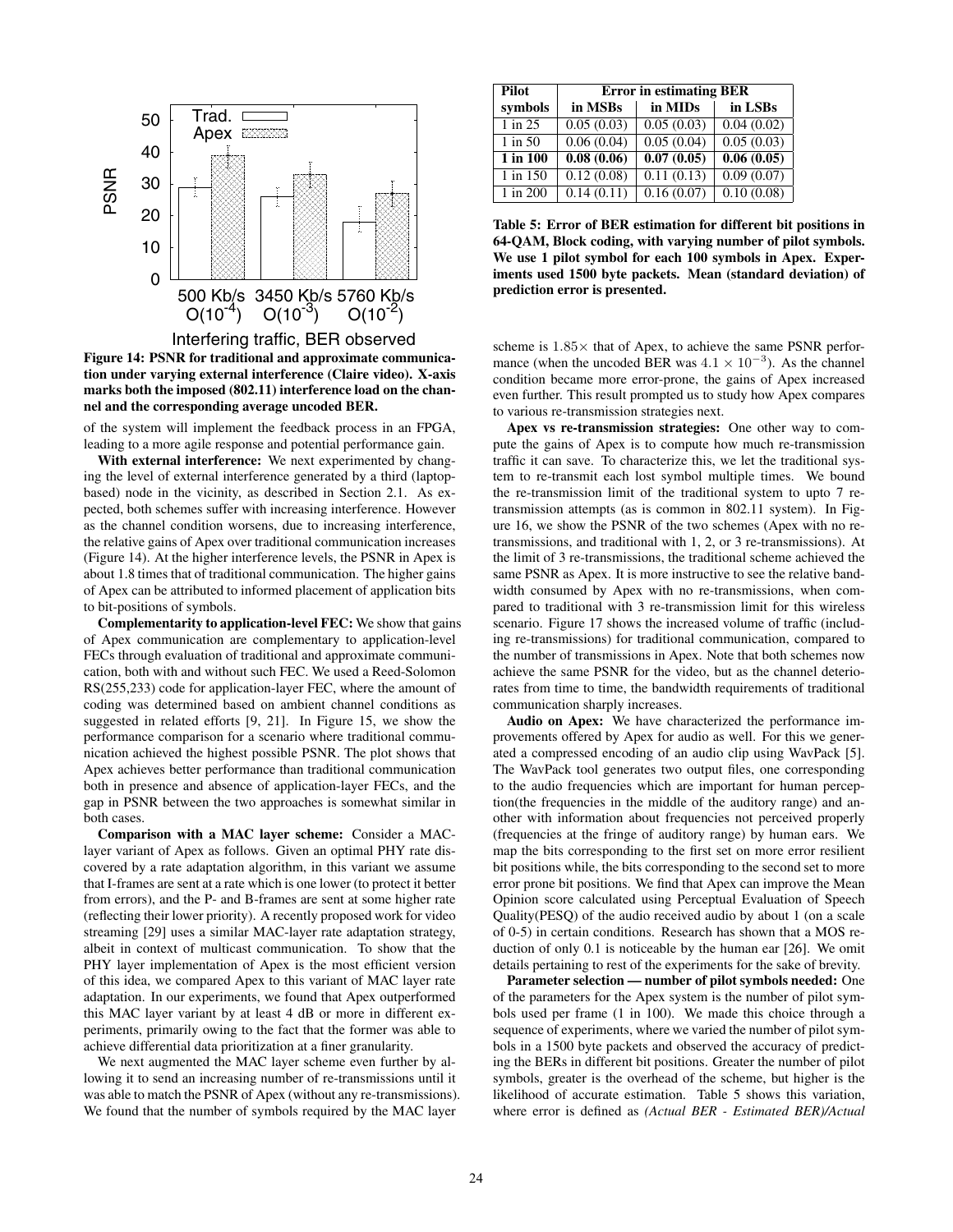

**Figure 15: PSNR of video with and without application-level FEC (Claire video).**



**Figure 16: Variation in PSNR for traditional communication (with different number of retransmissions) and Apex (without retransmissions).**



**Figure 17: Saved retransmissions in Apex. Y-axis shows the normalized number of bytes transmitted by traditional communication (3 retransmissions) with respect to Apex.**

*BER*. To balance the trade off between overheads and accuracy, we decided to use 1 pilot symbol for every 100 symbols of data, i.e., an overhead of 1% due to Apex BER estimation process.

## **5. RELATED WORK**

We partition prior related efforts into the following categories. **PHY-MAC approaches:** In recent years, a growing number of efforts have designed and studied wireless communication techniques that utilize mechanisms at the PHY and MAC layers to recover more bits out of erroneous packets, e.g., PPR [18], ZipTx [21], SOFT [36], and Maranello [13]. While these schemes apply generally to all data, the transmitters in such schemes do not exploit the unique approximation properties of wireless errors. In contrast, transmitters in Apex learn about and utilize the structure in wireless symbol errors to improve the performance of media delivery applications.

SoftCast [17] is a recently proposed, related scheme that improves wireless media delivery performance in multicast settings by using properties of wireless errors in a manner similar to Apex. SoftCast represents data values in a "raw" numerical (analog) format and maps them directly to wireless symbols with specific transmit power levels. However, there are three main differences between the two schemes: (i) SoftCast requires that media content be represented and transmitted in the raw numerical format, different from what is used in popular standards, e.g., H.264. Media represented in these popular formats have to be converted into the SoftCast format (through a computationally-intensive process) to achieve its performance gains. In contrast, Apex does not attempt to define any new media representation format and can utilize any media format, including the one suggested by SoftCast. (ii) SoftCast uses a static data representation format that is agnostic of wireless channel conditions. In Apex, our mappings between bit sequences to symbols, and between data bits to bit positions are dynamically altered based on channel conditions. (iii) SoftCast is designed specifically for multicast traffic in which no receiver feedback is assumed. In contrast, Apex focuses on unicast traffic, where immediate MAC layer acknowledgments are used to dynamically fine-tune the mappings of bit-sequences to symbols, and data bits to bit positions for improved performance. Such dynamic adjustments are precluded in SoftCast. Hence, SoftCast and Apex are applicable to video delivery in vastly different scenarios.

**Network-layer approaches:** Some recent research efforts, e.g., MIXIT, have shown knowledge of correct or incorrect symbol decoding from the PHY layer can be leveraged in multi-hop wireless settings, to better recover data on opportunistic end-to-end paths [19]. Approaches such as MIXIT operate on a network-wide scale by leveraging diversity across multiple nodes. However, such a scheme also discards symbols received in error, unlike our approach. Further, our scheme is designed for a single wireless hop.

**Transport-layer approaches:** Transport layer protocols such as UDPlite [20], have been designed to allow applications to accept corrupted data values to recover some content from them. Several notable efforts [31] have shown that under certain network conditions (e.g., high latency), this leads to a better media streaming performance. Again, such schemes complement our approach.

**Application-layer approaches:** There have been several research efforts to improve the quality of streaming content, mainly at the application layer through effective data prioritization. The primary technique in this regard is addition of FEC to different data components to make them more resilient than others. A good survey of such schemes is present in [35]. Other researchers have also studied hybrid of ARQ-based and FEC-based mechanisms for loss recovery [11, 28]. Authors in [14] and [37] propose specific architectures for such cross layered systems. These techniques do not take advantage of the natural properties of the wireless channel, which we effectively exploit in Apex.

Prior theoretical studies [23, 16, 10, 33, 2, 27] have explored the existence of differential error properties at bit positions for individual constellation maps. Our work augments such theoretical findings with design of constellation map switching, data bit placement strategies, and radio RF pipeline modifications, and evaluates various nuances through practical implementation on real wireless hardware and experimentation, and for real media applications.

Finally, other recent work [8, 38] highlight benefits of exploiting differential error resilience of bit positions for video delivery in unicast and broadcast settings based on numerical simulations. In particular, authors in [38] propose some modifications to DVB-H [1] standard to leverage differential error resilience for terrestrial broadcast of video. In contrast, Apex explores the notion of approximate communication through a full system implementation and extensive experimentation.

## **6. CONCLUSIONS AND FUTURE WORK**

Our efforts in this paper has focused on demonstrating that approximate communication is, indeed, a promising idea. Our results on the WARP SDR platform shows that our approximate commu